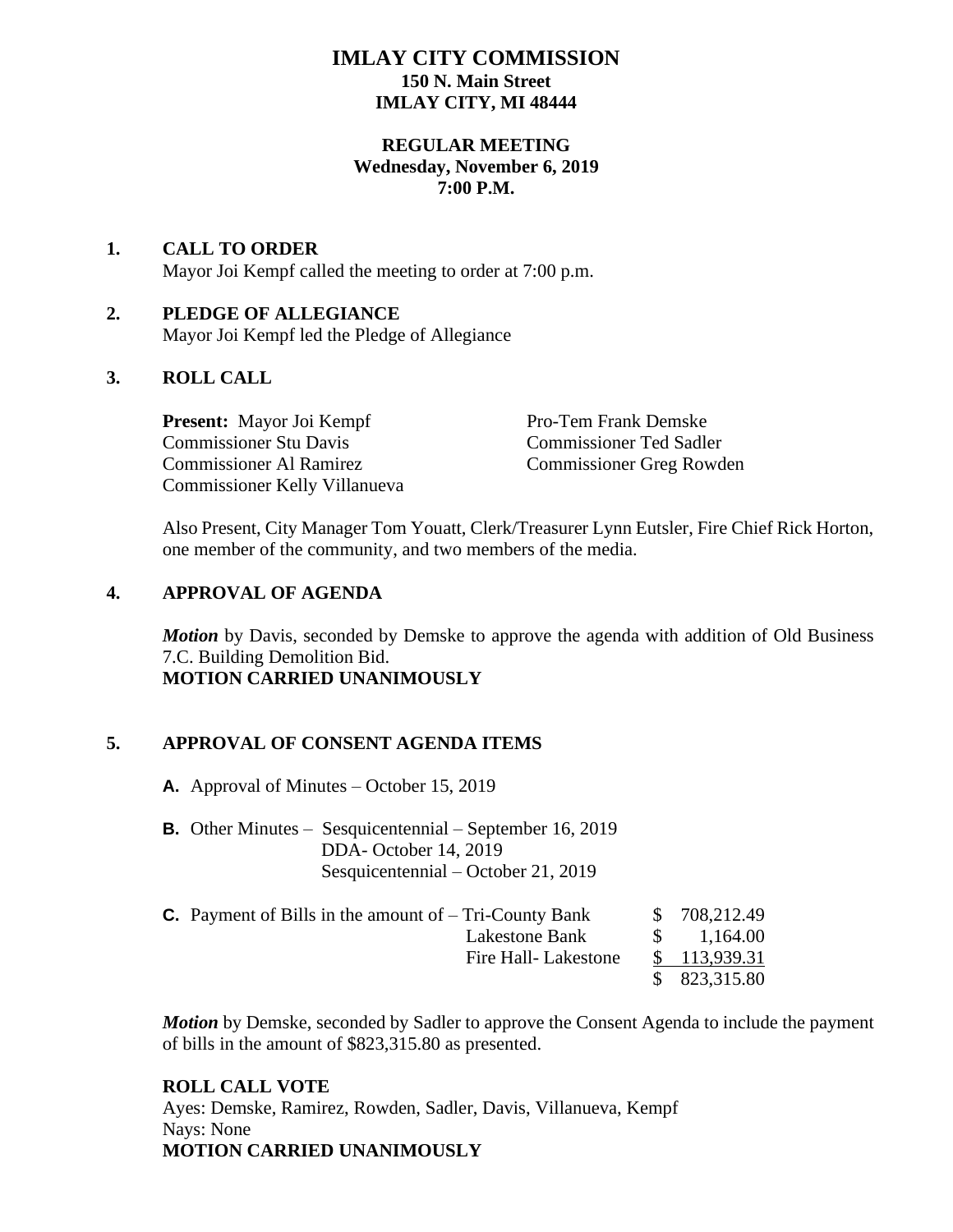## **6. CITIZENS FROM THE FLOOR**

Allen Rosenbalm – concerned about the struggling small businesses. Fire Chief Rick Horton – Would like the City to do a special recognition of the City Fire Fighters, DPW, and Police that were involved with the fire at Maple Grove and the recovery of a worker from a work-site trench.

## **7. OLD BUSINESS**

## **A. 1 st Reading International Property Maintenance Code Ordinance**

*Motion* by Davis, seconded by Demske to table this item until the next City Commission Meeting.

## **MOTION CARRIED UNANIMOUSLY**

## **B. H2A Farmers Market Design Proposal**

City Manager Youatt presented a proposal from H2A to develop preliminary site design and cost estimate for repurposing the Fire Hall into a Farmers Market.

*Motion* by Ramirez, seconded by Sadler to approve payment to H2A Architects in the amount of \$4000.00 to provide the city with a preliminary site design and cost estimate for the old fire building as presented.

## **ROLL CALL VOTE**

Ayes: Ramirez, Rowden, Sadler, Davis, Demske, Villanueva, Kempf Nays: None

#### **MOTION CARRIED UNANIMOUSLY**

## **C. Building Demolition Bid**

City Manager Youatt presented the one bid received for demolition of the structure located at 320 N Almont Ave. The Fire and Police Department will do some training at the property before demolition.

*Motion* by Demske, seconded by Ramirez to award the bid to I.D.F. Cleanup Inc. in the amount of \$22,890.00 as presented.

## **ROLL CALL VOTE**

Ayes: Rowden, Sadler, Davis, Villanueva, Demske, Ramirez, Kempf Nays: None **MOTION CARRIED UNANIMOUSLY**

## **8. NEW BUSINESS**

## **A. Historical Commission Renewal Lease**

*Motion* by Davis, seconded by Villanueva to approve the Renewal Lease with the Imlay City Historical Commission for 5 years as presented.

#### **ROLL CALL VOTE**

Ayes: Sadler, Davis, Villanueva, Demske, Ramirez, Rowden, Kempf Nays: None **MOTION CARRIED UNANIMOUSLY**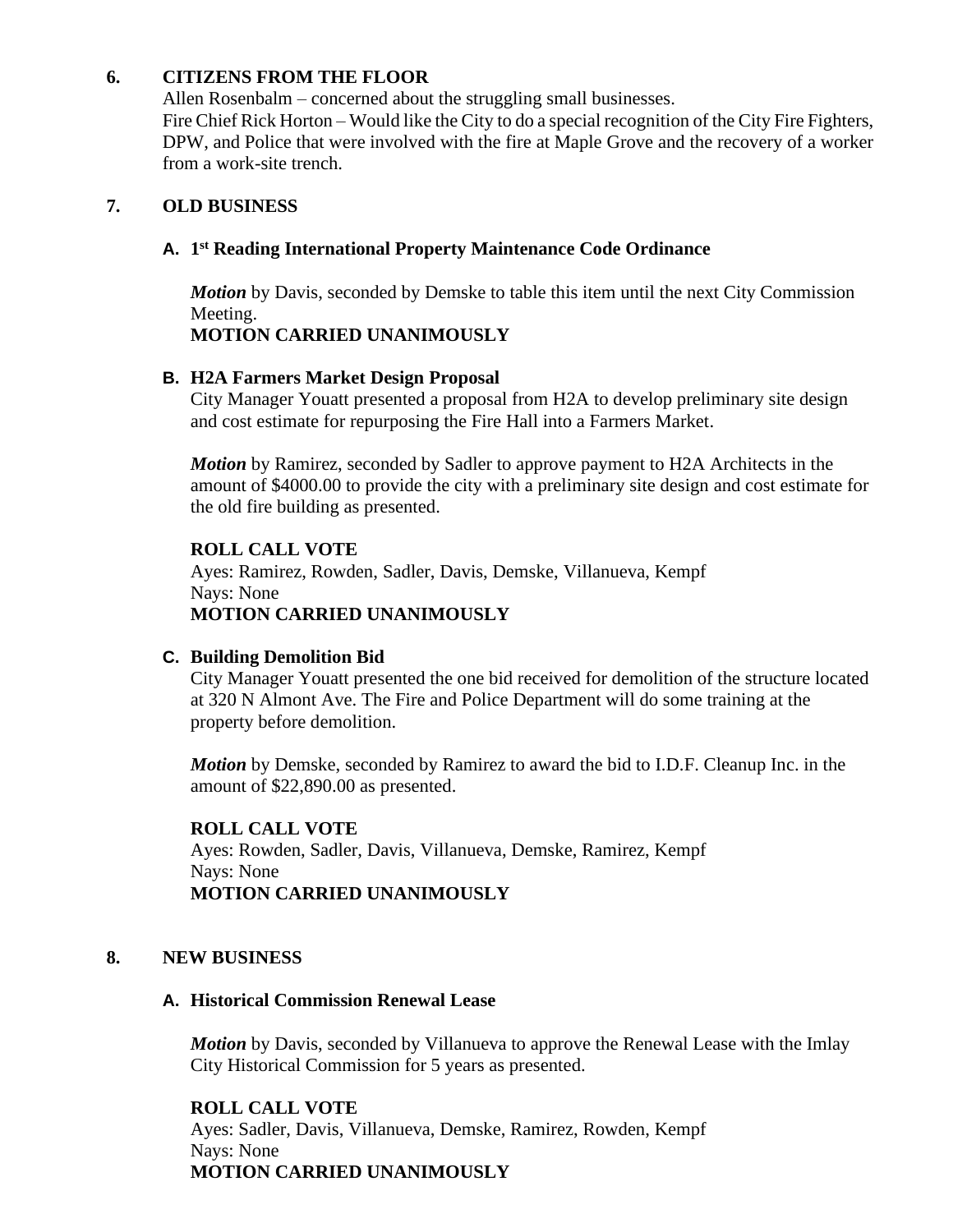## **B. Water and Sewer Rate Increase for Residents and Businesses**

City Manager Youatt presented the proposed water and sewer rate increases at 9% for both water and sewer to residents and businesses, retroactive to September 2019 and a 9% increase for water and sewer to Vlasic effective December 1, 2019.

Commissioner Sadler: "In support of what our City Manager recommended", I make a *Motion* to increase all residents, businesses, and Vlasic, 9% for water and 9% for sewer, effective December 1, 2019, seconded by Villanueva.

After discussion, Commissioner Sadler withdrew his Motion.

*Motion* by Demske, seconded by Davis to accept the rate increases (See attached rate schedule) as recommended by the City Manager at 9% increase in water and sewer to residents and businesses retroactive to September 2019 and a 9% increase in water and sewer to Vlasic beginning December 1, 2019, with next year's increases, to all residents and businesses, to start with the same effective date.

#### **ROLL CALL VOTE**

Ayes: Davis, Demske, Rowden, Sadler, Kempf Nays: Villanueva, Ramirez **MOTION CARRIED**

#### **9. MANAGERS REPORT**

City Manager Tom Youatt stated that the recent rainy weather has delayed progress on the Fire Hall construction project. They will be pouring the finish concrete next week along with asphalt work, and finishing up steel work on the building.

Should have an Agreement for the renewal of the Senior Center Lease for the Lamb Steele building next meeting.

Work is in progress on proposed bond financing for the M-53 sanitary sewer replacement, the Fairgrounds pump station, and for reconstruction of a portion of 4<sup>th</sup> St. from M53 to Main St. The Engineer cost estimate is about 1,675,000.00, but to insure adequate funding we are proposing a General Bond issue for \$1,800,000.00 for 15-20 years without a tax increase.

Meeting was held with Jeff Carr, AKT Peerless, regarding the Green Property project. AKT will provide us with a proposal for environmental services for Phase I, Phase II, and a Baseline Environmental Assessment.

#### **10. OTHER**

Stu Davis would like to see the City do an in depth cost accounting on our costs of running the Fire Department, to include estimates for the cost of new fire trucks, before we renew a contract with Imlay Township for Fire Department support. The Township should be charged an amount for purchases along with the labor.

#### **11. ADJOURNMENT**

*Motion* by Davis, seconded by Demske, to adjourn at 8:03 p.m. **MOTION CARRIED UNANIMOUSLY**

Respectfully submitted by:

Lynn Eutsler, Clerk/Treasurer

Approved: